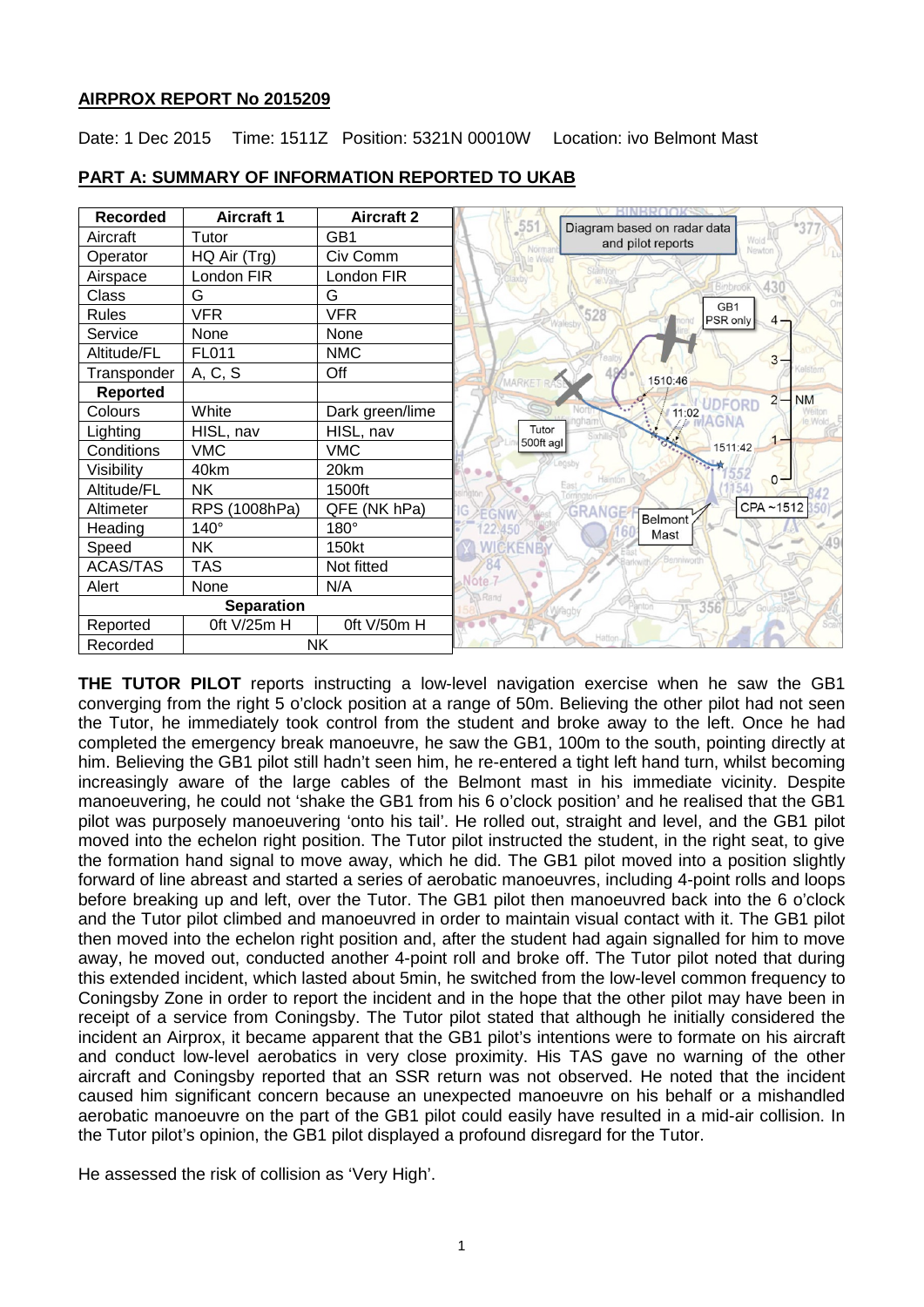**THE GB1 PILOT** reports conducting yaw stability tests at 3000ft agl, approximately 3nm northeast of Belmont Mast, when he saw a Tutor manoeuvring on a generally southbound track. The GB1 pilot slowly closed in from about 300m in the 5 o'clock to a 3 o'clock position approximately 250m off the Tutor's right wing, until he saw both occupants had visual contact with him. When the person in the right hand seat gave a friendly wave (as it appeared to him) and the aircraft maintained level flight, he slowly moved closer to about 50m abeam their right wing, maintained that position for about 10 seconds and then accelerated and pulled away to the top right, away from the Tutor. The GB1 pilot stated that at no point were the aircraft on a collision vector, or could any manoeuvring of the Tutor have caused a collision hazard as he was in visual contact all the time.

He assessed the risk of collision as 'None'.

### **Factual Background**

The weather at Scampton was recorded as follows:

METAR EGXP 011450Z 23014KT 9999 FEW022 BKN044 13/11 Q1017 BLU=

#### **Analysis and Investigation**

### **UKAB Secretariat**

The Tutor and GB1 pilots shared an equal responsibility for collision avoidance and not to operate in such proximity to other aircraft as to create a collision hazard<sup>[1](#page-1-0)</sup>. Aircraft shall not be flown in formation except by pre-arrangement among the pilots-in-command of the aircraft taking part in the flight<sup>[2](#page-1-1)</sup>.

#### **Comments**

## **HQ Air Command**

Without a greater understanding of the intentions of the GB1 pilot, it is difficult to determine why he chose to close into proximity with the Tutor aircraft without the express permission of the pilotin-command. Additionally, the disparity in the pilot's narratives presents difficulties in determining the actual sequence of events and the suitability of both pilots' actions.

Had the GB1 pilot selected his transponder on, the Tutor pilot may have been given warning of the approaching aircraft and prevented the startle effect of sighting the GB1, at close proximity, in his rear hemisphere. Without the ability to converse with the GB1 pilot on an appropriate radio frequency, and given the differing performance between the Tutor and the GB1, it is entirely understandable that the Tutor pilot chose to maintain a predictable flight path to avoid the potential for collision during the GB1 pilot's manoeuvres.

## **Summary**

An Airprox was reported when a Tutor and a Game Composites GB1 flew into proximity at about 1511 on Tuesday 1<sup>st</sup> December 2015. Both pilots were operating under VFR in VMC, neither in receipt of a FIS.

<span id="page-1-0"></span><sup>1</sup> SERA.3205 Proximity.

l

<span id="page-1-1"></span><sup>2</sup> SERA.3135 Formation flights